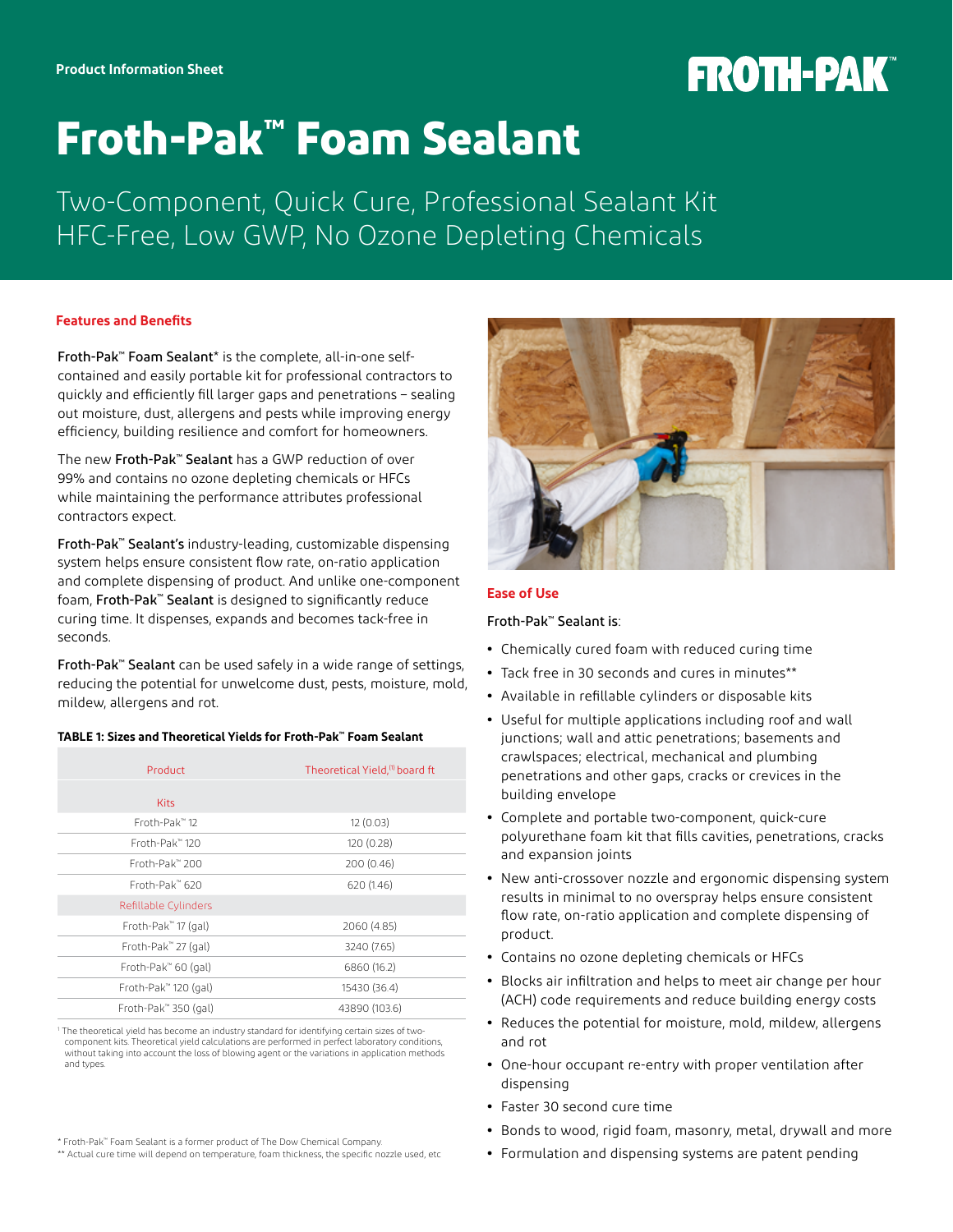## **Available Sizes**

Froth-Pak™ Sealant is typically sold as a complete kit that includes pressurized "A" and "B" cylinders, Insta-Flo™ a dispensing gun/hose assembly and accessories. Froth-Pak™ Sealant is also

available in refillable, returnable tanks for applications requiring a large amount of foam, such as poultry houses. See Table 1 for size and yield information.

#### **Properties**

Review all instructions and Safety Data Sheet (SDS) before use. Please contact DuPont at 1-866-583-2583 when additional guidance is required for writing specifications that include this product.

#### **TABLE 2: Typical Physical Properties of Froth-Pak™ Foam Sealant**

These properties are typical but do not constitute specifications.

| <b>Property and Test Method</b>                                                                 | Value      |  |
|-------------------------------------------------------------------------------------------------|------------|--|
| Flame Spread/Smoke Developed, <sup>(2)</sup> ASTM E84/UL 723 @ 4" wide by 2" thick              | ≤25 / ≤450 |  |
| Nominal Density, ASTM D1622, lb/ft <sup>3</sup>                                                 | 1.75       |  |
| Thermal Resistance <sup>(3)</sup> per inch, ASTM C518, ft <sup>2</sup> -h·°F/Btu, R-value, min. |            |  |
| Initial                                                                                         | 6.7        |  |
| Aged LTTR measured at 2" thick                                                                  | 9.1        |  |
| Water Vapor Permeance, ASTM E96, perm @ 1" thick                                                | 5.4        |  |
| Water Absorption, ASTM D2842, % by volume                                                       | 3.4        |  |
| Air Permeability, ASTM E2178 is 0.0088 L/sec-m <sup>2</sup> @ 75Pa                              | $\circ$    |  |
| Dimensional Stability, ASTM D2126, % volume change                                              |            |  |
| 158°F/100% RH @ 2 wks                                                                           | 14         |  |
| -4°F/amb RH @ 2 wks                                                                             | 0.3        |  |
| Compressive Strength, ASTM D1621, lb/in <sup>2</sup> , parallel                                 | 16.3       |  |
| Flexural Strength, ASTM C203, lb/in <sup>2</sup> , parallel                                     | 20.1       |  |
| Tensile Strength, ASTM D1623, lb/in <sup>2</sup> , parallel                                     | 29         |  |
| Shear Strength, ASTM C273, lb/in <sup>2</sup> , parallel                                        | 13.8       |  |
| Maximum Service Temperature, °F                                                                 | 240        |  |
|                                                                                                 |            |  |

<sup>1</sup> Tested at 2" thickness, full coverage.

<sup>2</sup>This numerical flame spread rating is not intended to reflect hazards presented by this or any other material under actual fire conditions.<br><sup>3</sup> R means resistance to heat flow. The higher the R-value, the greater the in

Values may differ for Froth Pak 12.0 and specialty kits. Contact a DuPont representative for more information.

## **Testing**

#### **Applicable Standards – ASTM International**

- **•** C518 Standard Test Method for Steady-State Thermal Transmission Properties by Means of the Heat Flow Meter Apparatus
- **•** C273 Standard Test Method for Shear Properties of Sandwich Core Materials
- **•** D1621 Standard Test Method for Compressive Properties of Rigid Cellular Plastics
- **•** D1622 Standard Test Method for Apparent Density of Rigid Cellular Plastics
- **•** D1623 Standard Test Method for Tensile and Tensile Adhesion Properties of Rigid Cellular Plastics
- **•** D2126 Standard Test Method for Response of Rigid Cellular Plastics to Thermal and Humid Aging
- **•** D2842 Standard Test Method for Water Absorption of Rigid Cellular Plastics
- **•** E96 Standard Test Methods for Water Vapor Transmission of Materials
- **•** C203 Standard Test Methods for Breaking Load and Flexural Properties of Block-Type Thermal Insulation

#### **Notice**

Froth-Pak™ Foam Sealant complies with the following codes:

- **•** CCMC 13447-L
- **•** Underwriters Laboratories, Inc. (UL) Classified, see Classification Certificate R13655

Contact your DuPont sales representative or local authorities for state and local building code requirements and related acceptances.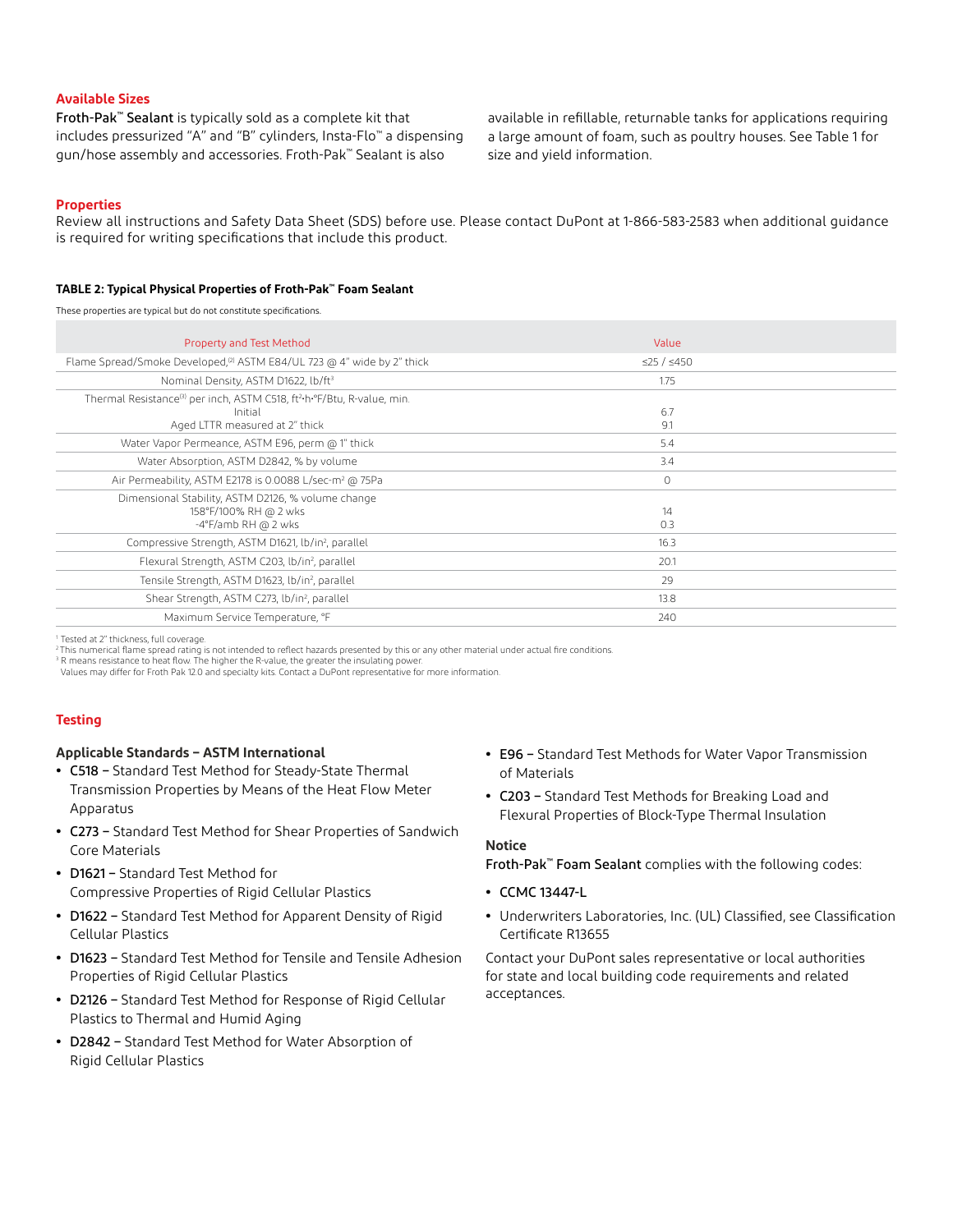## **Installation**

## **Use Conditions**

- **•** Complete operating instructions are provided with each Froth-Pak™ Foam Sealant purchase. Read all information and cautions before application.
- **•** Froth-Pak™ Foam will adhere to most surfaces and skin. Avoid ALL skin contact. Wear gloves and protective clothing.
- **•** Check with local codes prior to use. If used in an exterior setting, a coating must be applied for ultraviolet (UV) protection.

## **Application**

- **•** Avoid overfilling restricted spaces. The reaction of these chemicals causes expansion and may exert enough force to cause an uncontrolled stream of foam, spraying the work area and possibly the operator.
- **•** One-hour occupant re-entry with proper ventilation after dispensing.

## **Curing**

- **•** Cure time will depend on temperature, foam thickness, the specific nozzle used, etc.
- **•** Cured foam is difficult to remove. Cured foam must be mechanically removed or allowed to wear off in time.

## **Equipment**

Dispensing gun/hose assembly and accessories included in kit.

\* See full ventilation guidelines at [building.dupont.com.](http://building.dupont.com)

## **Safe Handling**

**WARNING: For Professional Use Only –** The Froth-Pak™ cylinders contain isocyanate, blowing agent and polyols under pressure. Read and follow product manual and the Safety Data Sheets (SDSs) (formerly MSDSs or Material Safety Data Sheets) carefully before use. The safety precautions and personal protective equipment indicated below are designed to protect the user and allow for the safe use and handling of the spray system. Follow all applicable federal, state, local and employer regulations..

## **Precautionary Statements**

- **•** Froth-Pak™ Foam will adhere to most surfaces and skin. Avoid ALL skin contact. Wear gloves and protective clothing. Cured foam is difficult to remove. Cured foam must be mechanically removed or allowed to wear off in time.
- **•** WARNING: CURED FOAM IS COMBUSTIBLE AND WILL BURN IF EXPOSED TO OPEN FLAME OR SPARKS FROM HIGH ENERGY SOURCES. These products should not be sprayed where the foam may come into contact with hot surfaces, such as heaters, furnaces, fireplaces, or recessed lighting fixtures. The foam should NOT be exposed to temperatures over 240°F (116°C).
- **•** Avoid overfilling restricted spaces. The reaction of these chemicals causes expansion and may exert enough force to cause an uncontrolled stream of foam, spraying the work area and possibly the operator.
- **•** Froth-Pak™ contains isocyanate, blowing agent and polyol. Read all instructions and (M)SDS carefully before use. Wear protective clothing and cover all skin (including long sleeves), gloves, goggles or safety glasses, and proper respiratory protection.
- **•** Do not breathe vapor or mist. Use only with adequate ventilation.
- **•** Isocyanate is irritating to the eyes, skin and respiratory system, and may cause sensitization by inhalation or skin contact.

## **•** Contents are under pressure.

## **Personal Protective Equipment (PPE)**

Personal protective equipment (PPE) used during the handling of Froth-Pak™ foam products must at a minimum include:

- **•** Protective clothing or impermeable coveralls, such as a Tyvek® coverall suit, including long sleeves (no skin should be exposed)
- **•** Chemical-resistant gloves that are coated with nitrile, butyl rubber, neoprene or PVC
- **•** Goggles or safety glasses, unless using a full-face respirator
- **•** Proper respiratory protection, see section 2.2

PPE should be worn by:

- **•** Applicator
- **•** Anyone assisting applicator
- **•** Other workers in the room within 25 ft of the applicator
- **•** Anyone entering the spray area less than one hour post spraying with proper ventilation

If PPE is contaminated during application, properly discard and replace immediately. Do not consume or store food or tobacco in the work area. Make sure to wash your hands and face before eating or smoking after application.